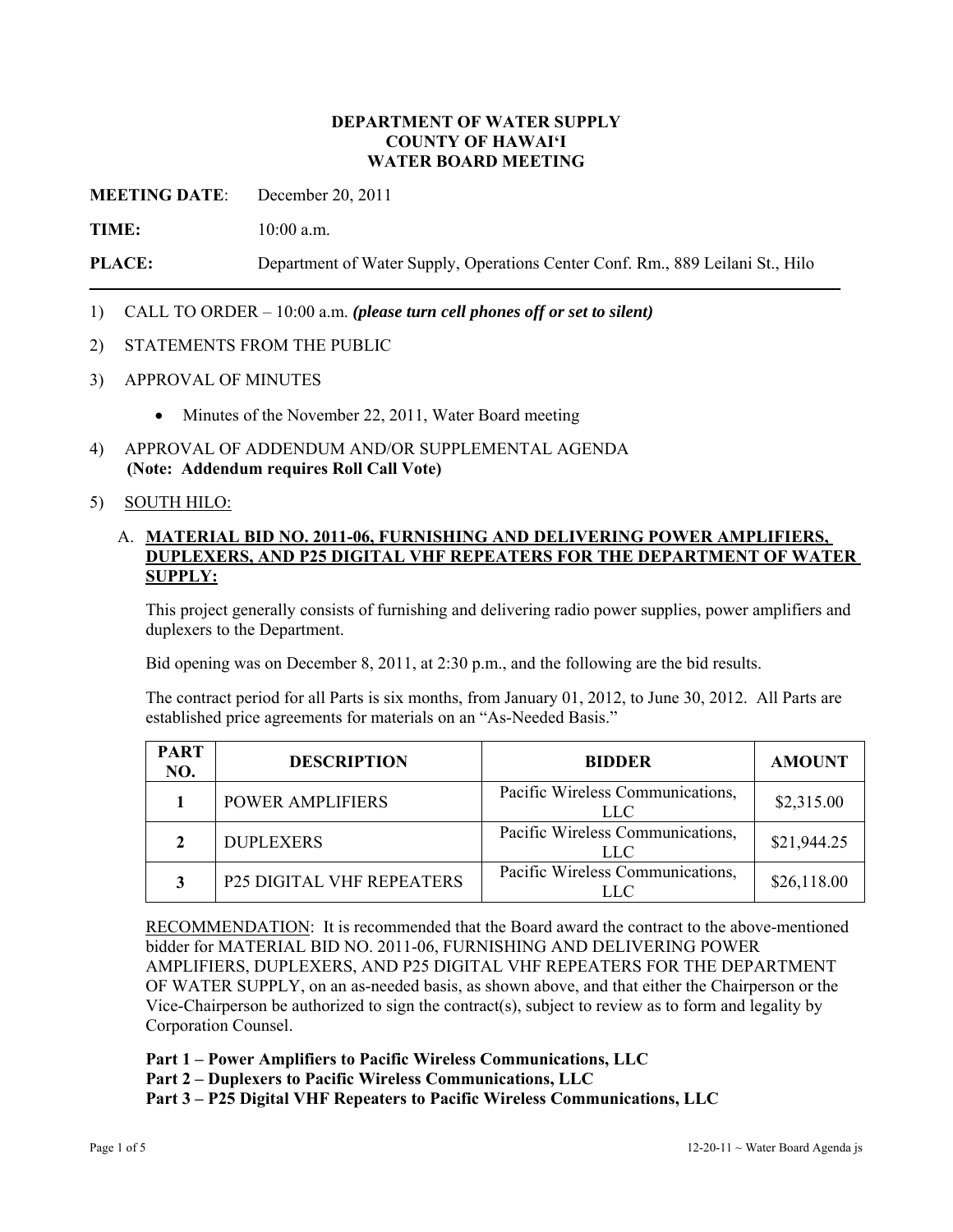## B. **WATER AGREEMENT BETWEEN HAWAI'I ISLAND COMMUNITY DEVELOPMENT CORPORATION (HICDC) AND DEPARTMENT OF WATER SUPPLY ON PEPE'EKEO LAND:**

The Hawai'i Island Community Development Corporation (HICDC) is the owner of Tax Map Keys 2-8- 007:092 and 093, and is proposing a subdivision of up to 40 lots on these parcels located above the existing Kula'imano Subdivision in Pepe'ekeo. As a non-profit organization, HICDC develops residential lots as part of their affordable housing program.

As a requirement to subdivide their said property, HICDC needs to acquire water commitments for each of the proposed developable lots. In order to assist DWS in making more water available for the system, HICDC is proposing to dedicate a 10,000 s.f. lot to DWS for the purpose of installing booster pump facilities that would improve the system servicing their property. In addition, the DWS will only issue the commitments upon awarding the Kula'imano Production Well project, and will not issue any service to the subdivision until the Kula'imano Production Well project has been completed.

RECOMMENDATION: It is recommended that the Water Board approve the Water Agreement between Hawai'i Island Community Development Corporation (HICDC) and the Water Board, and that either the Chairperson or Vice-Chairperson be authorized to execute the Agreement, subject to approval as to form and legality by Corporation Counsel.

# 6) HĀMĀKUA:

## A. **JOB NO. 2008-945, CONSTRUCTION OF THE ĀHUALOA – HONOKA'A TRANSMISSION WATERLINE – PHASE 1, DISTRICT OF HĀMĀKUA, COUNTY OF HAWAI'I, STATE OF HAWAI'I:**

This project involves the installation of approximately 19,210 linear feet of 12-inch ductile iron waterline along Old Māmalahoa Highway from the Department's Āhualoa well, with final connection at the Department's De Silva tank site located above Honoka'a town. Tank inlet control valves, a pressure reducing valve station, and miscellaneous electrical work at various tank sites are also part of the scope of work.

Bids for this project will be opened on December 15, 2011 at 2:00 p.m. A report and recommendation for bid award will be provided at the meeting.

## 7) NORTH KOHALA:

# A. **DRINKING WATER STATE REVOLVING FUND RESOLUTION NO. 2011-04:**

#### *(Note: Resolution requires roll call vote)*

Resolution No. 2011-**04** is for the project for which DWS has submitted a loan application, under the Drinking Water State Revolving Fund (DWSRF). One of the prerequisites for the loan is a Resolution approved by the Water Board. This Resolution is specifically identified for the following project: JOB NO. 2008-950, KYNNERSLEY NO. 1 – 0.3 MG RESERVOIR REPLACEMENT, and authorizes the Manager-Chief Engineer or Deputy to execute loans and/or grants with the State Department of Health for up to \$3,000,000.00.

RECOMMENDATION: It is recommended that the Water Board adopt DRINKING WATER STATE REVOLVING FUND RESOLUTION NO. 2011-04, subject to the approval of Corporation Counsel.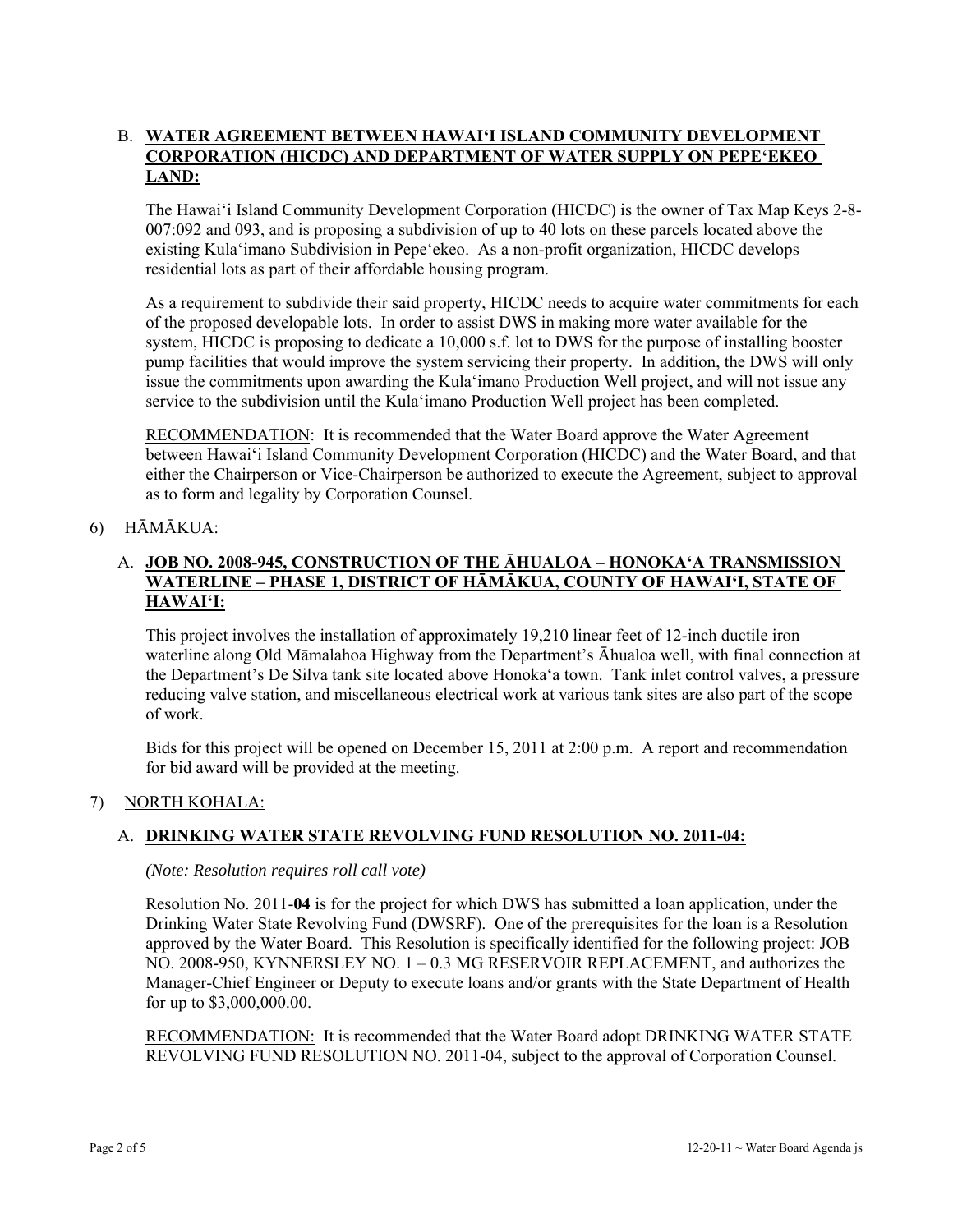# 8) SOUTH KOHALA:

## A. **DRINKING WATER STATE REVOLVING FUND RESOLUTION NO. 2011-05:**

#### *(Note: Resolution requires roll call vote)*

Resolution No. 2011-**05** is for the project for which DWS has submitted a loan application, under the Drinking Water State Revolving Fund (DWSRF). One of the prerequisites for the loan is a Resolution approved by the Water Board. This Resolution is specifically identified for the following project: JOB NO. 2010-964, WAIMEA WATER TREATMENT PLANT COMPLIANCE UPGRADES PHASE II, and authorizes the Manager-Chief Engineer or Deputy to execute loans and/or grants with the State Department of Health for up to \$10,000,000.00.

RECOMMENDATION: It is recommended that the Water Board adopt DRINKING WATER STATE REVOLVING FUND RESOLUTION NO. 2011-05, subject to the approval of Corporation Counsel.

### 9) MISCELLANEOUS:

### A. **DEDICATION OF WATER SYSTEMS**:

The Department received the following documents for action by the Water Board. The water systems have been constructed in accordance with the Department's standards and are in acceptable condition for dedication.

# **1. GRANT OF EASEMENT AND BILL OF SALE**

 Subdivision Application No. 2011-001106 No. of Lots: 2 Zoning: A-5a Facilities Charge: \$11,000.00 Date Paid: 12/5/2011 Grantor/Seller: 327 KONA LLC (Kona View Country Estates Subdivision) Tax Map Key: (3) 7-4-008: 047 portion Construction Completion Date: TBA Water System Cost: TBA

RECOMMENDATION: It is recommended that the Water Board accept these documents subject to the approval of the Corporation Counsel and that either the Chairperson or the Vice-Chairperson be authorized to sign the documents.

#### B. **REPORT OF AD HOC FINANCE COMMITTEE:**

The Water Board's Ad Hoc Finance Committee Chairperson, Mr. Art Taniguchi, has been investigating the three focus areas (DWS's policies on credit card use, cash control and vehicle take-home), which encompass the scope of the Committee's work. At this meeting, the Committee may do the following:

- Possible approval of DWS's vehicle policy, based on modifications following union comments;
- Decals on DWS vehicles;
- Discussion of DWS's cash handling procedures and proposed changes. Discussion may include a possible switchover to Oahu's billing system.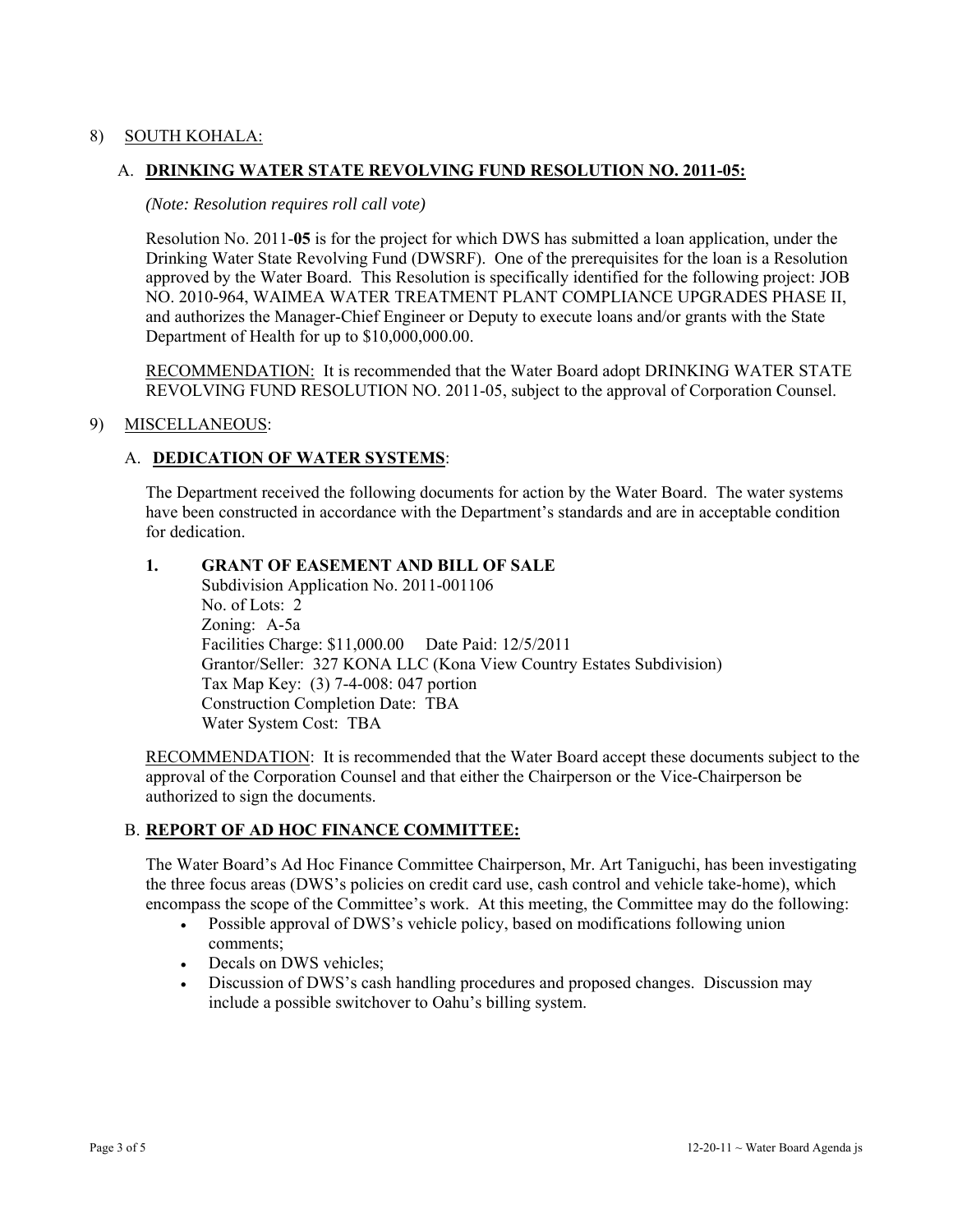# C. **REPORT OF AD HOC COMMITTEE TO REVISE THE MANAGER-CHIEF ENGINEER'S EVALUATION FORM:**

The Water Board's Chairperson of the Ad Hoc Committee to Revise the Manager-Chief Engineer's Evaluation Form, Mr. Ken Kaneshiro, has been looking at a revised Manager-Chief Engineer Evaluation Form.

At this meeting, the Board will discuss the Committee's report to the Board on its findings.

# D. **ENERGY MANAGEMENT ANALYST UPDATE:**

The Energy Management Analyst will provide an update on significant changes or noteworthy areas relating to energy use and the Department's Green Initiatives.

## E. **MONTHLY PROGRESS REPORT**:

Submission of Progress Report of Projects by the Department. Department personnel will be available to respond to questions by the Board regarding the status/progress of any project.

## F. **REVIEW OF MONTHLY FINANCIAL STATEMENTS:**

Submission of financial statements and information relating to the financial status of the Department. Department personnel will be available to respond to questions by the Board relating to the financial status of the Department.

### G. **MANAGER-CHIEF ENGINEER'S REPORT:**

The Manager-Chief Engineer will provide an update or status on the following:

- 1) Palani Road Transmission Waterline Project
- 2) Hawaiian Ocean View Estates Project
- 3) Pu'ukala/Kona Ocean View Properties Subdivision Improvement District Update
- 4) Public Information and Education Specialist Update
- 5) Recognition of Service Retirement Mr. William Yamamoto

## H. **BOARD MEMBERS' SERVICE:**

Section 13-4(d) of the County Charter allows a Board Member whose term has expired to serve an additional 90 days or until a successor is appointed and confirmed, whichever comes first.

RECOMMENDATION: Pursuant to Section 13-4(d) of the County Charter, expired term Board Members will be allowed to serve an additional 90 days or until their successor is appointed and confirmed, whichever comes first, if so desired.

## I. **ELECTION OF CHAIRPERSON AND VICE-CHAIRPERSON FOR 2012:**

Board to elect Chairperson and Vice-Chairperson for the 2012 term.

## J. **CHAIRPERSON'S REPORT:**

Discussion/decision on 2012 Meeting dates and venues. Also, recognition of Manager-Chief Engineer's service retirement.